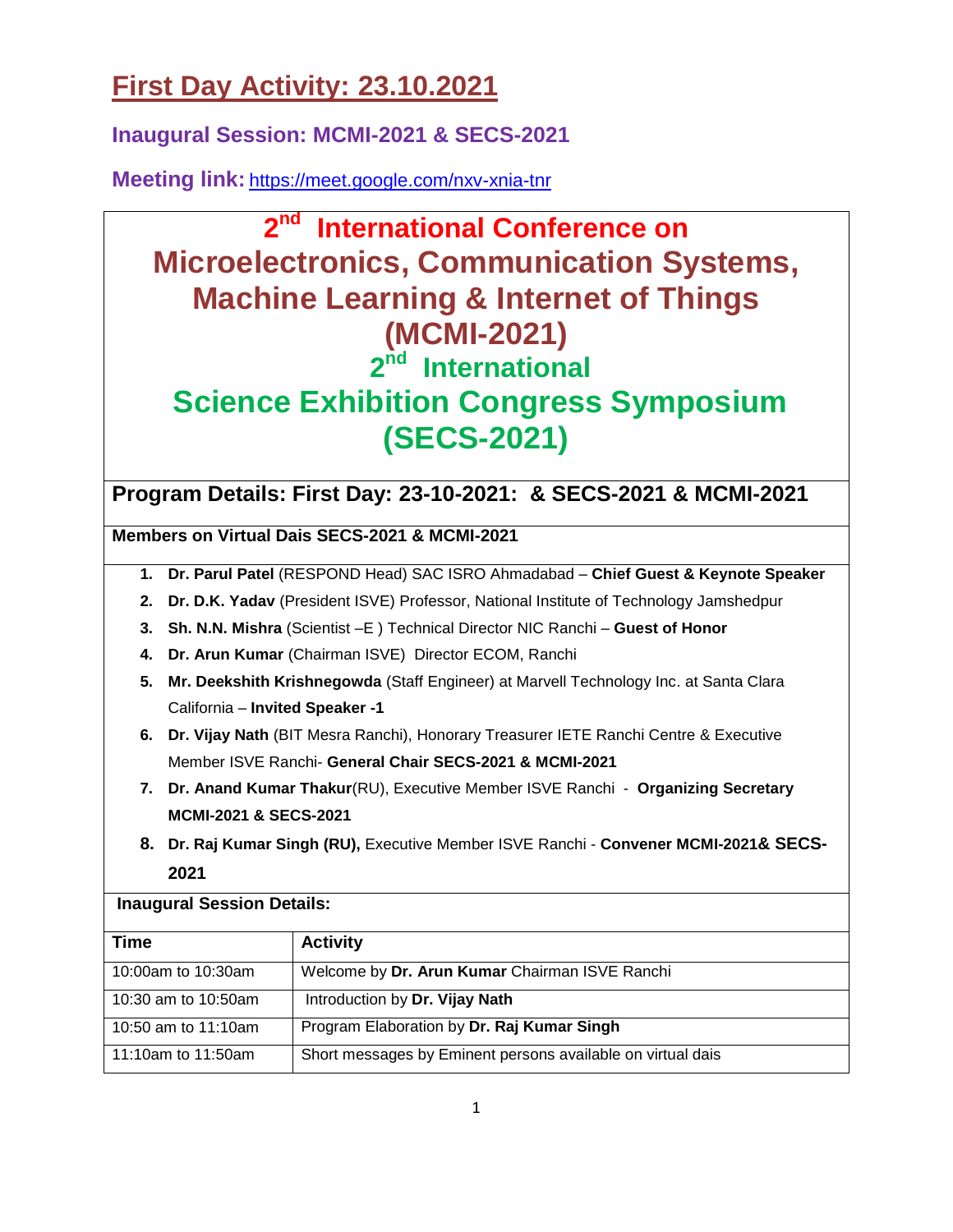| 11:50pm to 12:20pm  | Keynote Lecture1: Dr. Parul Patel (RESPOND Head) SAC ISRO Ahmadabad                                                         |
|---------------------|-----------------------------------------------------------------------------------------------------------------------------|
| 12:20pm to 12:50pm  | Invited Lecture 2: Mr. Deekshith Krishnegowda (Staff Engineer) at Marvell<br>Technology Inc. at Santa Clara California, USA |
| 12:50pm to 1:00pm   | Vote of Thanks by Dr. Anand Kumar Thakur                                                                                    |
| 1:00pm to $2:00$ pm | <b>LUNCH</b>                                                                                                                |
|                     |                                                                                                                             |

**Important Notes:** There will be two days technical session of MCMI-2021 & SECS-2021. On 23-10-2021 will be Inaugural session and two technical sessions1A, 1B and on 24.10.2021 will be two technical sessions 2A, 2B and two online Invited Lecture sessions & valedictory session. All are requested to join the session on time.

## **Technical Session 1: Section A:**

## **Signal Processing & Cloud Computing**

**Name of Session Chairman :** Prof. J.K. Mandal, Professor Kalyani University Kalyani (WB)

### **Name of Session Chair Persons**:

Dr. J.B. Sharma, Associate Professor RTU Kota (RJ)

Dr. Vijay Nath, Associate Professor BIT Mesra Ranchi(JH)

Dr. B. Acharya, Assistant Professor NIT Raipur

Dr. Uma S V, Professor, RNSIT, Dr. Vishnu Vardhan road,Channasandra, Bangalore-560098

Dr Sujata Sanjay Kotabagi, Professor K L E Technological University, Hubballi

Dr. Adesh Kumar, Associate Professor UPES Univ. Dehradun

Dr. Arumita Biswas, Sub Divisional Engineer, BSNL Kolkata

Dr. Chandrashekhar Azad, Assistant Professor NIT Jamshedpur

Dr. Vimal Kumar Singh Yadav, Assistant Professor BIT Mesra

**Group Coordinator/ Moderator:** Rajesh Khatri & Divya Sharma

#### **Google meet link** : <https://meet.google.com/nxv-xnia-tnr>

| <b>S.N.</b> | Paper ID         | Corresponding<br><b>Authors</b> | <b>Paper Title</b>                                                        | <b>Presentation</b><br><b>Schedule</b> |
|-------------|------------------|---------------------------------|---------------------------------------------------------------------------|----------------------------------------|
| 1.          | <b>SECS21001</b> | Dinesh Raj N                    | <b>CNN</b><br>Lung Cancer Detection<br>Usina<br>Method                    | 2:00-2:15pm                            |
| 2.          | SECS21002        | Pinnam Reddy                    | Optical Recognition of Diseases Using<br>Programming and Mobile phone App | $2:16 - 2:30$ pm                       |
| 3.          | SECS21003        | Namburi Priyanka                | Scope<br>of<br>Future<br>and<br>Uses<br>Augmentedtreality                 | 2:31-2:45pm                            |
| 4.          | SECS21006        | Yabish Jamil                    | Robust License Plate Recognition based<br>on YOLO Deep Learning           | 2:46-3:00pm                            |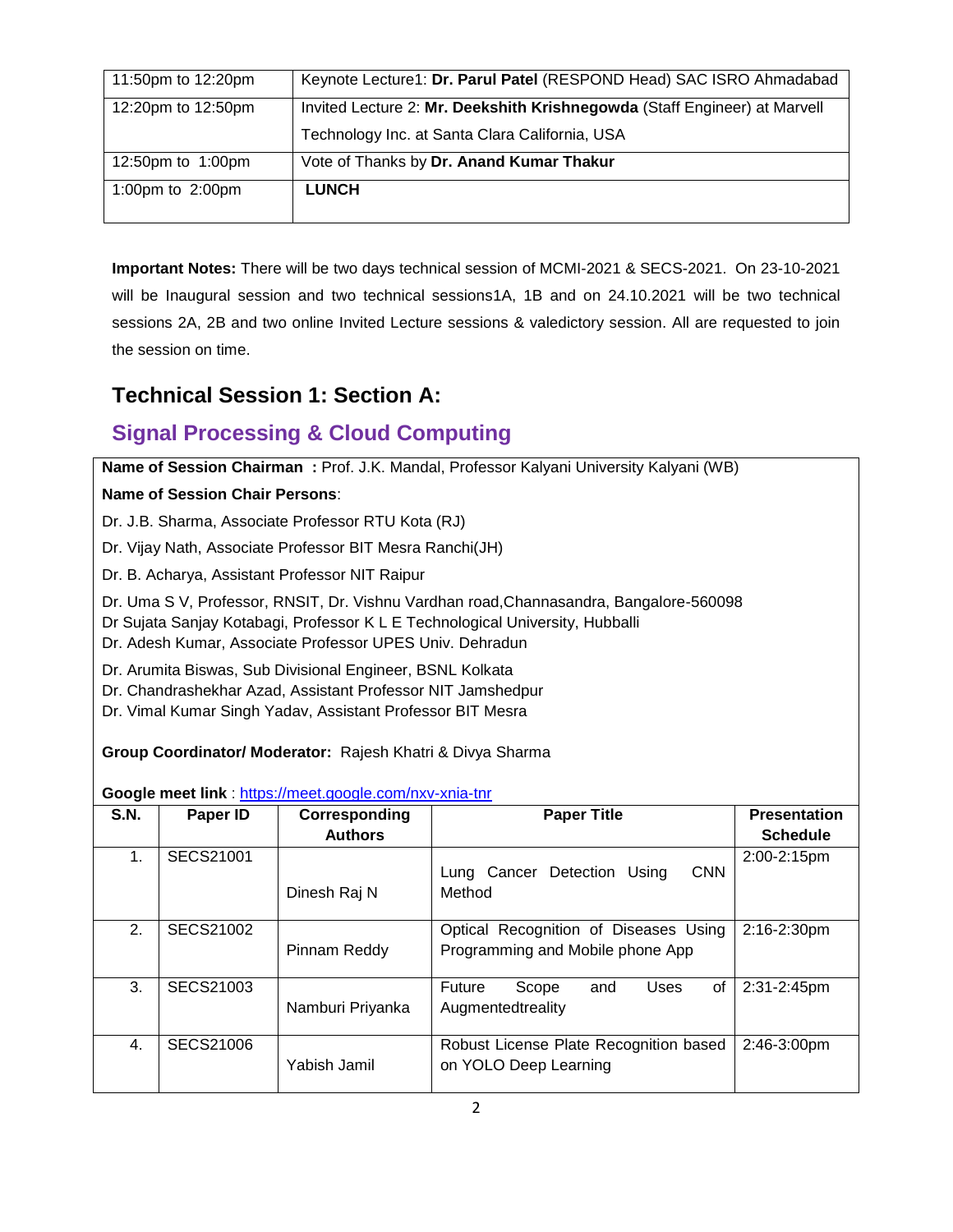| 5.  | <b>SECS21009</b> | Jasmine Vijitrha A | A Novel Method of Ambient RF Energy<br>Harvesting and Mobile Charging Using<br>Patch Antenna                                                                       | 3:01-3:15pm    |
|-----|------------------|--------------------|--------------------------------------------------------------------------------------------------------------------------------------------------------------------|----------------|
| 6.  | SECS21010        | Jasmine Vijitrha A | Rain Sensor and Automatic Irrigation<br>System using Soil Moisture Sensor                                                                                          | 3:16-3:30pm    |
| 7.  | <b>SECS21011</b> | Jasmine Vijitrha A | Design of Women Safety Gadgets for<br>Self-Protection                                                                                                              | $3:31-3:45$ pm |
| 8.  | SECS21012        | P.Arthi Devarani   | Recognition<br>on Gait<br>Using<br>Survey<br>Intelligence Modals                                                                                                   | 3:46-4:00pm    |
| 9.  | SECS21016        | Sujata S Kotabagi  | Design and Implementation of 6T SRAM<br>CellPrashant                                                                                                               | 4:01-4:15pm    |
| 10. | SECS21019        | Suryapratim Ray    | Implementation<br>of<br>Semi-autonomous<br>UAV for Remote<br>Surveillance<br>and<br>Emergency Reconnaissance<br>using<br><b>Convolutional Neural Network Model</b> | 4:16-4:30pm    |
| 11. | SECS21020        | Deepak R           | Underexposed and Underwater Image<br>Enhancement via Image Reduce Hazing<br>Algorith                                                                               | 4:31-4:45pm    |
| 12. | <b>SECS21024</b> | Sukesha Sharma     | Drowsiness detection using EEG signal<br>with deep learning techniques                                                                                             | 4:46-5:00pm    |

## **Technical Session 1: Section B :**

### **Microelectronics & Communication Systems**

**Name of Session Chairman:** Dr. R.K. Chauhan Professor MMMUT Gorakhpur (UP)

### **Name of Session Chair Persons:**

- Dr. Gargi Khanna, Associate Professor NIT Hamirpur
- Dr. Arun Kumar, Associate Professor Ranchi University Ranchi (JH)
- Dr. Ajay Singh Raguvanshi, Assistant Professor NIT Raipur (CJ)
- Dr. Ashok Kumar K, Assistant Professor, Matrusri Engineering College, Saidabad, Hyderabad
- Dr. Sapana Ranwa, Assistant Professor NIT Durgapur (WB)
- Dr. Jitendra Kumar Mishra, Assistant Professor IIIT Ranchi (JH)
- Dr. Mukesh Patidar, Assistant Professor, Indore Institute of Science and Technology, Indore (Madhya Pradesh), India 452001
- Dr. Anand Kumar Thakur, Assistant Professor Ranchi University Ranchi(JH)
- Dr. Deepak Prasad, Assistant Professor, SBU Ranchi

**Group Coordinator/ Moderator:** Sudhanshu Tripathi & Namrata Saxena Yadav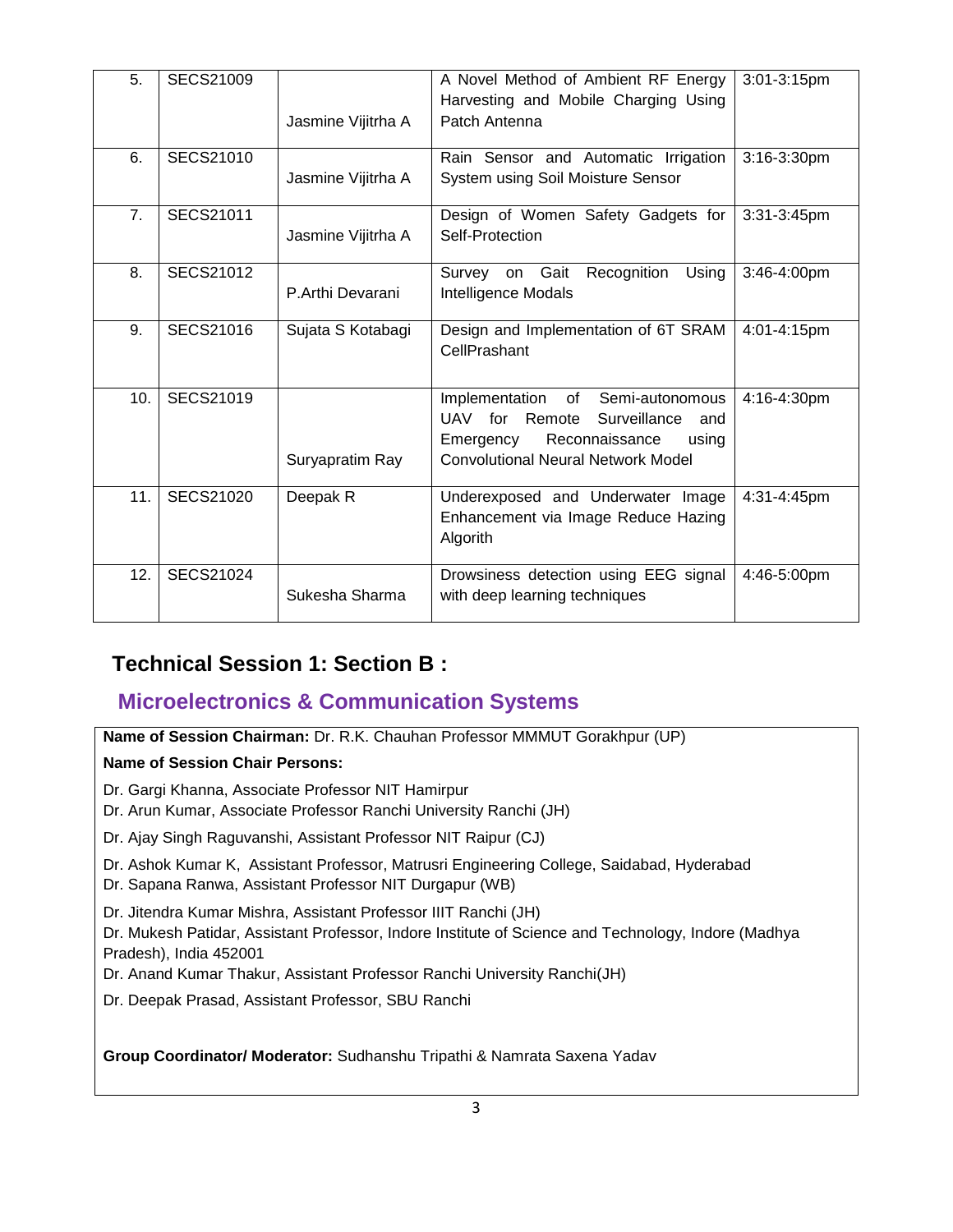Google meet link: <https://meet.google.com/fjh-kusj-gtw>

| <b>S.N.</b>      | <b>Paper ID</b> | Corresponding         | <b>Paper Title</b>                                                                                                                                              | <b>Presentation</b> |
|------------------|-----------------|-----------------------|-----------------------------------------------------------------------------------------------------------------------------------------------------------------|---------------------|
|                  |                 | <b>Authors</b>        |                                                                                                                                                                 | <b>Schedule</b>     |
| 1.               | MCMI21002       | Amrita Rai            | An optimization of 4-bit Array Multiplier using<br>Adiabatic logic                                                                                              | 2:00-2:15pm         |
| $\overline{2}$ . | MCMI21003       | Amrita Rai            | Modified PSO Algorithm to Solve Economic<br>Load Dispatch Problem in Electrical power<br>system Considering Valve - Point Effects                               | 2:16-2:30pm         |
| 3.               | MCMI21005       | Y Sukhi               | PV based DC-DC Buck Boost Converter for<br><b>LED Driver</b>                                                                                                    | 2:31-2:45pm         |
| 4.               | MCMI21006       | S Ramesh              | Sensing<br>Pilot<br>Compressive<br>based<br>Contamination<br>and<br>Channel<br>Estimation<br>Using Efficient Decomposition Algorithm in<br>Massive MIMO Systems | 2:46-3:00pm         |
| 5.               | MCMI21007       | Debpuja Dhar          | Mask Detection and Alignment using Deep<br>Learning Model                                                                                                       | 3:01-3:15pm         |
| 6.               | MCMI21008       | Abhishek Paul         | MVTimpute:<br><b>New</b><br>Missing<br>Value<br>A<br>Imputation Technique for Missing Time Point<br>Prediction from Microarray Time-Series Data                 | 3:16-3:30pm         |
| 7.               | MCMI21009       | Kalpana P             | Fingerprint authentication using FPGA                                                                                                                           | 3:31-3:45pm         |
| 8.               | MCMI21012       | Ajay                  | Artificial<br>Intelligence<br>Healthcare<br>in<br>Amyotrophic Lateral Sclerosis                                                                                 | 3:46-4:00pm         |
| 9.               | MCMI21014       | Abhinav<br>Srivastava | Machine Learning applications in Digital<br>Forensics: A survey                                                                                                 | 4:01-4:15pm         |
| 10.              | MCMI21016       | Shekhar Singh         | Smart solution for Farmers and Farming<br>Using IOT                                                                                                             | 4:16-4:30pm         |
| 11.              | MCMI21018       | Vibhor Verma          | C-Band<br>High<br>Performance<br>Circularly<br>Polarized Corner Fillet Patch Antenna with<br><b>Periodic Metallic Structure</b>                                 | 4:31-4:45pm         |
| 12.              | MCMI21019       | Ankita Kumari         | A Review on Security Issues in MANET                                                                                                                            | 4:46-500pm          |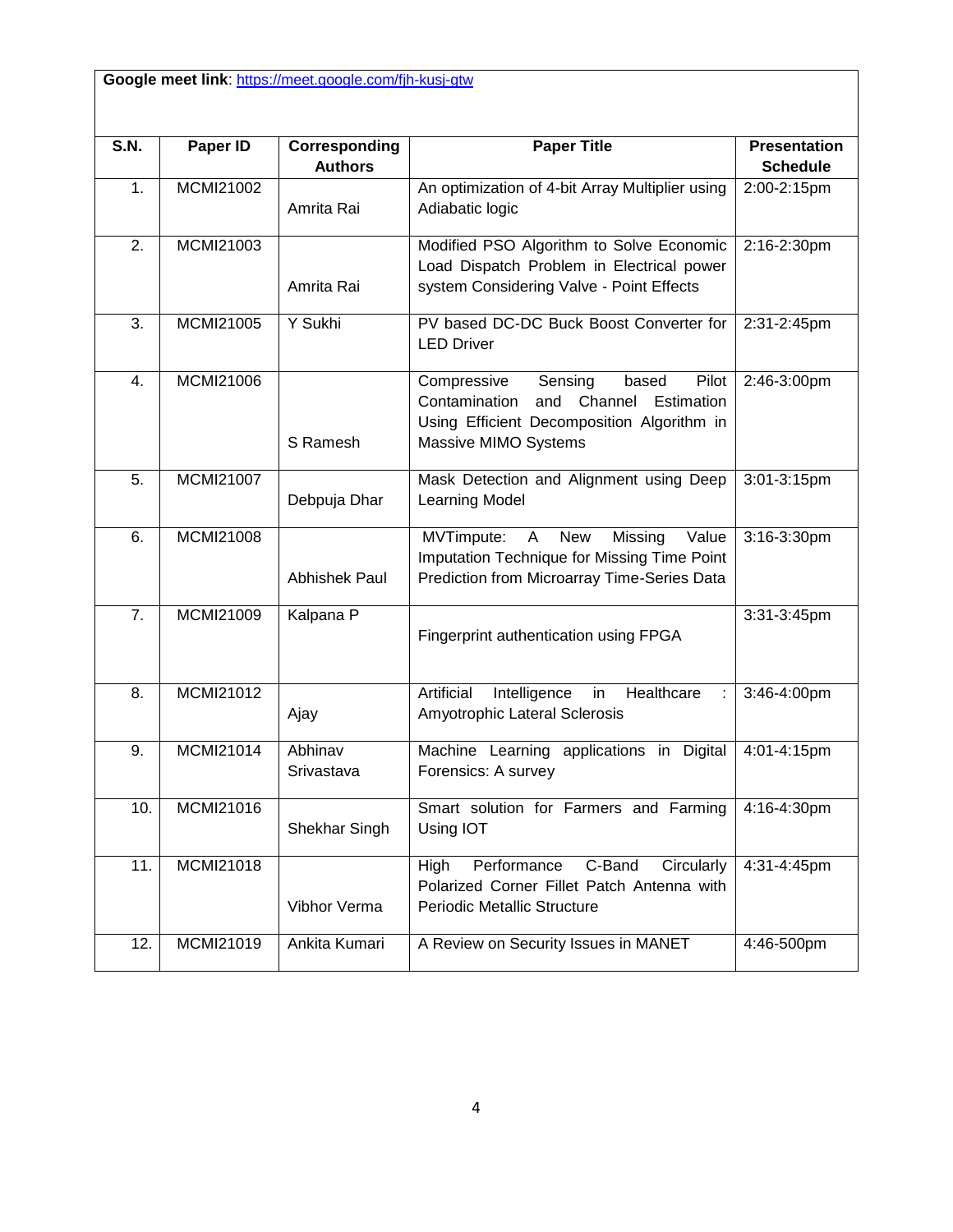## **Second Day Activity: 24.10.2021**

## **Technical Session 2: Section A :**

### **Machine Learning & Internet of Things**

**Name of Session Chairman :** Dr. D. K. Yadav, Professor, NIT Jamshedpur (JH)

#### **Name of Session Chair Persons:**

Dr. Shylashree N., Associate Professor RV College of Engineering Bangalore (KT)

Dr. Dnyaneshwar S. Mantri Professor Sinhgad Institute of Technology Lonavala

- Dr. Rama S. Komaragiri, Professor Bennett University (UP)
- Dr. Akriti Nigam, Assistant Professor BIT Mesra
- Dr. Ramya S, Assistant Professor RV College of Engineering Bangalore (KT)

Dr. Raj Kumar Singh, Assistant Professor Ranchi University Ranchi (JH)

- Dr. Sudip Sahana, Assistant Professor BIT Mesra Ranchi (JH)
- Dr. S.S. Tripathy, Assistant Professor, BIT Mesra Ranchi
- Dr. Abhishek Pandey, Assistant Professor, UMU Ranchi
- Dr. Arpan Deyasi, Assistant Professor, RCCIIT, Canal South Road

**Group Coordinator/ Moderator** : Rahul Priyadarshi & Dipika Simariya

| S.N. | Paper ID  | Corresponding  | <b>Paper Title</b>                          | <b>Presentation</b> |
|------|-----------|----------------|---------------------------------------------|---------------------|
|      |           | <b>Authors</b> |                                             | <b>Schedule</b>     |
| 1.   | MCMI21020 |                | Review on Traffic Signal optimization using | 10:00-10:15am       |
|      |           | Vandana Singh  | nature inspired algorithm                   |                     |
| 2.   | MCMI21021 | Sujit Kumar    | An Analysis of MADRS Score Improvement      | 10:16-10:30am       |
|      |           | Chatterjee     | among Depressive Patients using Different   |                     |
|      |           |                | Traits                                      |                     |
| 3.   | MCMI21023 | Animesh Kumar  | A Review on Cloud Computing Security.       | 10:31-10:45am       |
| 4.   | MCMI21025 |                | An Analysis of MADRS Score Improvement      | 10:46-11:00am       |
|      |           | Sujit Kumar    | Among Depressive Patients Using Different   |                     |
|      |           | Chatterjee     | Traits                                      |                     |
| 5.   | MCMI21026 |                | Apply Neural Network Approach for           | 11:00-11:15am       |
|      |           | Kumar Rajnish  | Sentiment Analysis                          |                     |
| 6.   | MCMI21027 |                | Internet of Things (IoT) based              | 11:16-11:30am       |
|      |           |                | measurement of air pollutants for an        |                     |
|      |           | Vinit Lambey   | industrial area in Raipur, India.           |                     |
| 7.   | MCMI21028 | Shourya Shukla | An Optimized Intrusion Detection System     | 11:31-11:45am       |
|      |           |                | using GA based Hybrid Convolutional         |                     |

**Google meet link**: <https://meet.google.com/nxv-xnia-tnr>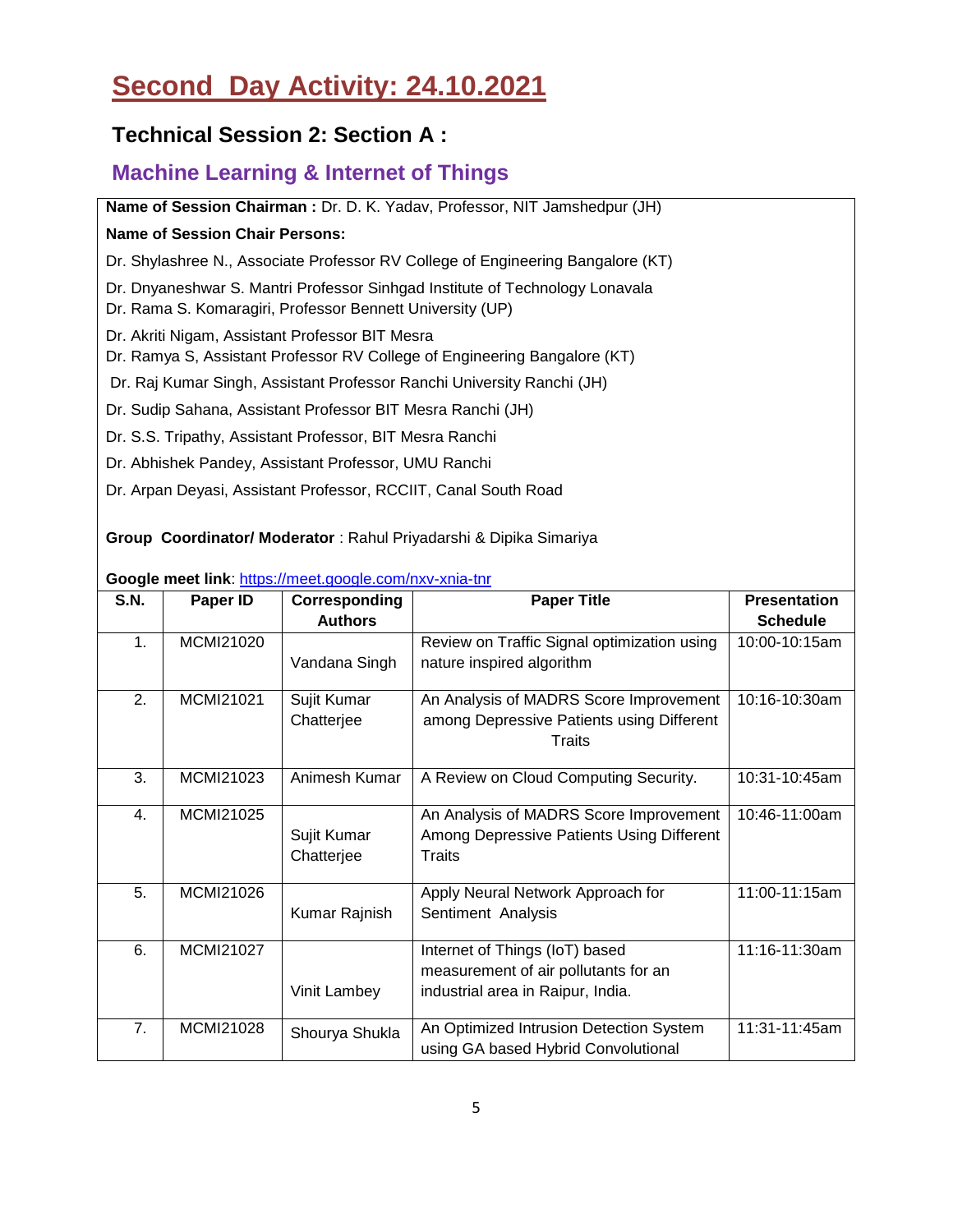|     |           |                         | Neural Network.                                                                                                                |               |
|-----|-----------|-------------------------|--------------------------------------------------------------------------------------------------------------------------------|---------------|
| 8.  | MCMI21029 |                         | Emotion Recognition in                                                                                                         | $11:46$ am-   |
|     |           | Shruti Garg             | Electroencephalogram                                                                                                           | 12:00pm       |
| 9.  | MCMI21030 |                         | Coronavirus Detection in 2-D Images Using                                                                                      | 12:01-12:15pm |
|     |           | Puja Gupta              | <b>Fusion in Convolutional Architecture</b>                                                                                    |               |
| 10. | MCMI21031 | Camellia<br>Mukherjee   | Optimizing and improving the quality of<br>mined Association Rules using a hybrid<br>Genetic Algorithm and Grey Wolf Algorithm | 12:16-12:30pm |
| 11. | MCMI21032 | Komal Naaz              | Analysing the impact of parameter tuning<br>on the accuracy of Deep learning models                                            | 12:31-12:45pm |
| 12. | MCMI21034 | Ms.Mrinalini<br>H.Joshi | Image scaling implementation for portable<br>medical devices in support of VLSI<br>architecture realization                    | 12:46-01:00pm |

## **Technical Session 2: Section B :**

### **VLSI Design & Cyber Physical System**

**Name of Session Chairman :** Dr. D. Devraj, Senior Professor, KLU, Anand Nagar, Krishnankoil-626126 **Name of Session Chair Persons:**

Dr. Ram Suchit Yadav, Professor, JK Institute of Applied Physics And Technology University of Allahabad

Dr. Amit Prakash, Associate Professor NIT Jamshedpur

Dr. Manish Kumar, Associate Professor, MMMUT Gorakhpur(UP)

Dr. Satyanarayana Murthy, Associate Professor, VR Siddhartha Engg College, Kanuru,Vijayawada

Dr. K. Bharath Kumar, Associate Professor, CMR Technical Campus, Kandlakoya, Hyderabad,

**Telangana** 

Dr. Shruti Garg, Assistant Professor, BIT Mesra Ranchi

Dr. Nutan Lata, Assistant Professor, Ranchi Univ. Ranchi

Dr Suraj Kumar Saw, Assistant Professor PSIT Pune (MH)

**Group Coordinator/ Moderator**: Ashutosh Anand & Madhumita Sarkar

#### **Google meet link**: <https://meet.google.com/fjh-kusj-gtw>

| S.N. | Paper ID  | Corresponding  | <b>Paper Title</b>                      | <b>Presentation</b> |
|------|-----------|----------------|-----------------------------------------|---------------------|
|      |           | <b>Authors</b> |                                         | <b>Schedule</b>     |
|      | MCMI21036 | Mahima         | Design of a Power Optimized             | 10:00-10:15am       |
|      |           | Chaurasia      | Multiplexer Circuit Suitable for Barrel |                     |
|      |           |                | <b>Shifter Design</b>                   |                     |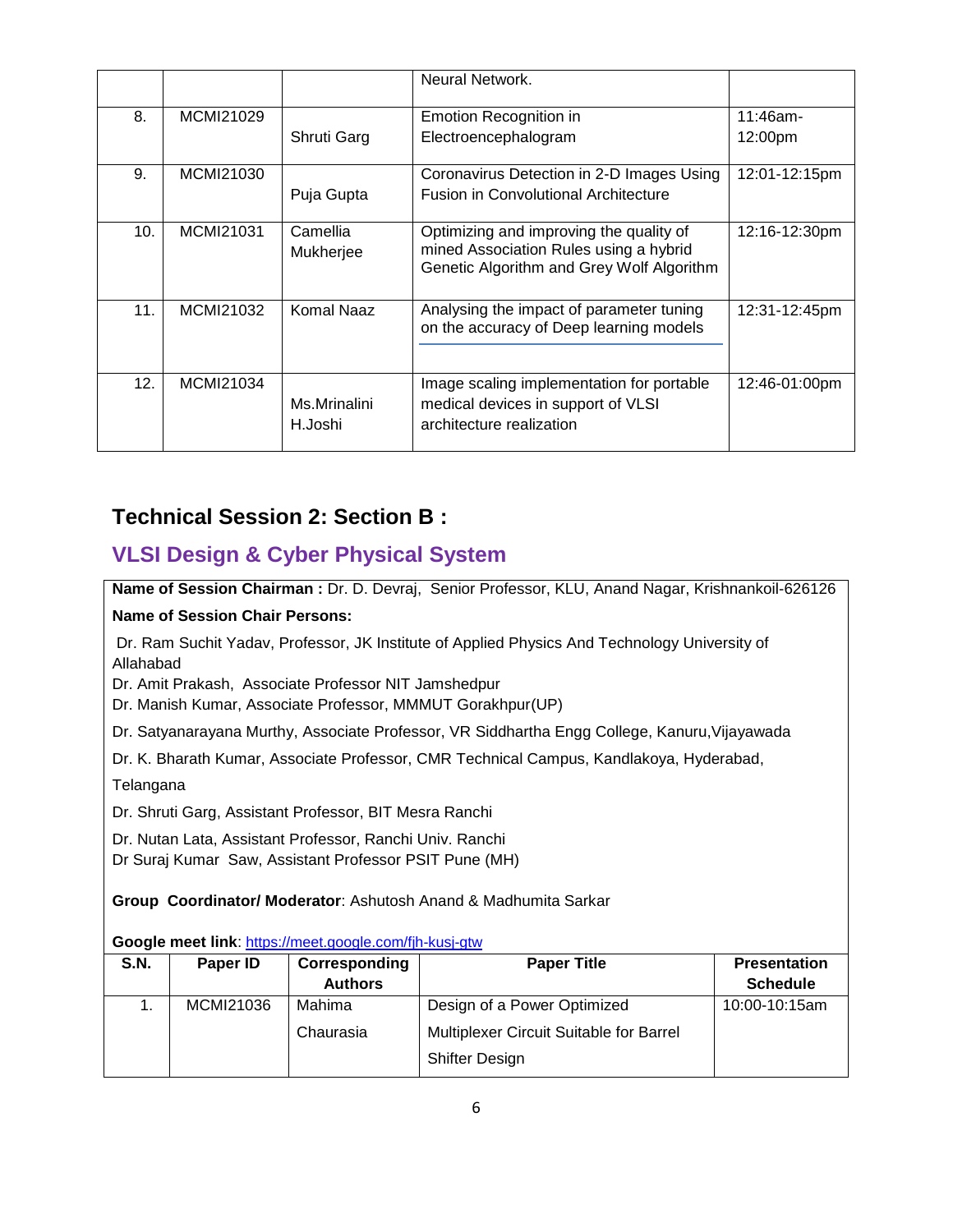| $\overline{2}$ . | <b>MCMI21037</b> | T. Snehitha<br>Reddy      | Recent Development in Low Noise<br>Amplifier                                                                                       | 10:16-10:30am       |
|------------------|------------------|---------------------------|------------------------------------------------------------------------------------------------------------------------------------|---------------------|
| 3.               | <b>MCMI21038</b> | Saroj Kumari              | Different Image Segmentation<br>Technique: A Review                                                                                | 10:31-10:45am       |
| 4.               | MCMI21039        | Anita Kumari              | Design CMOS Instrumentation Amplifier                                                                                              | 10:46-11:00am       |
| 5.               | MCMI21040        | Faraz Ahmad               | Voltage Controlled Oscillators for 5G<br>Purpose - A Review                                                                        | 11:00-11:15am       |
| 6.               | <b>MCMI21041</b> | Jyotsana kumari           | Design of mM-Wave Transceiver for 5G                                                                                               | 11:16-11:30am       |
| 7.               | <b>MCMI21042</b> | Amit Mankotia             | Design of Ring Resonator Based<br>Comparator Using 2-D Photonic Crystal                                                            | 11:31-11:45am       |
| 8.               | MCMI21043        | Anshika Tiwari            | RF Mixer For 5G Purpose - A Review                                                                                                 | 11:46am-<br>12:01pm |
| 9.               | MCMI21044        | Divya Sharma              | Design and Analysis of Two Stage<br>Operational Amplifier using UMC 90nm<br>Technology                                             | 12:01-12:15pm       |
| 10.              | MCMI21045        | Debanjan<br>Bhattacharjee | Comparative analysis of a Two-Stage<br>Operational Amplifier in 180nm, 90nm,<br>and 45nm technology for Biomedical<br>Applications | 12:16-12:30pm       |
| 11.              | MCMI21046        | Ravi Shankar<br>Singh     | Design of CMOS Phase Lock<br>Loop Design                                                                                           | 12:31-12:45pm       |
| 12.              | <b>MCMI21047</b> | Disha Roy                 | <b>Voltage Controlled Oscillators For 5G</b><br>and Beyond-A Review                                                                | 12:46-01:00pm       |
| 13.              | <b>MCMI21048</b> | Vishal<br>Srivastava      | RFID based smart system for Security,<br><b>Inventory Management and Faster</b><br>Checkout in Shopping applications               | 1:01pm-1:15pm       |
| 14.              | <b>MCMI21049</b> |                           |                                                                                                                                    | 1:16pm- 1:30pm      |
| 15.              | <b>MCMI21050</b> |                           |                                                                                                                                    | 1:31pm-1:45pm       |

## **Lunch:- 1:00-2:00pm**

**Invited Lectures Link :** <https://meet.google.com/nxv-xnia-tnr>

**Name of Session Chairman :** Dr. Ram Suchit Yadav, Professor, JK Institute of Applied Physics And Technology University of Allahabad

**All Members should present: Reviewers, Moderators & Presenters** 

**Group Coordinators/ Moderators:** Shovan Nandi & P. Arvind Kumar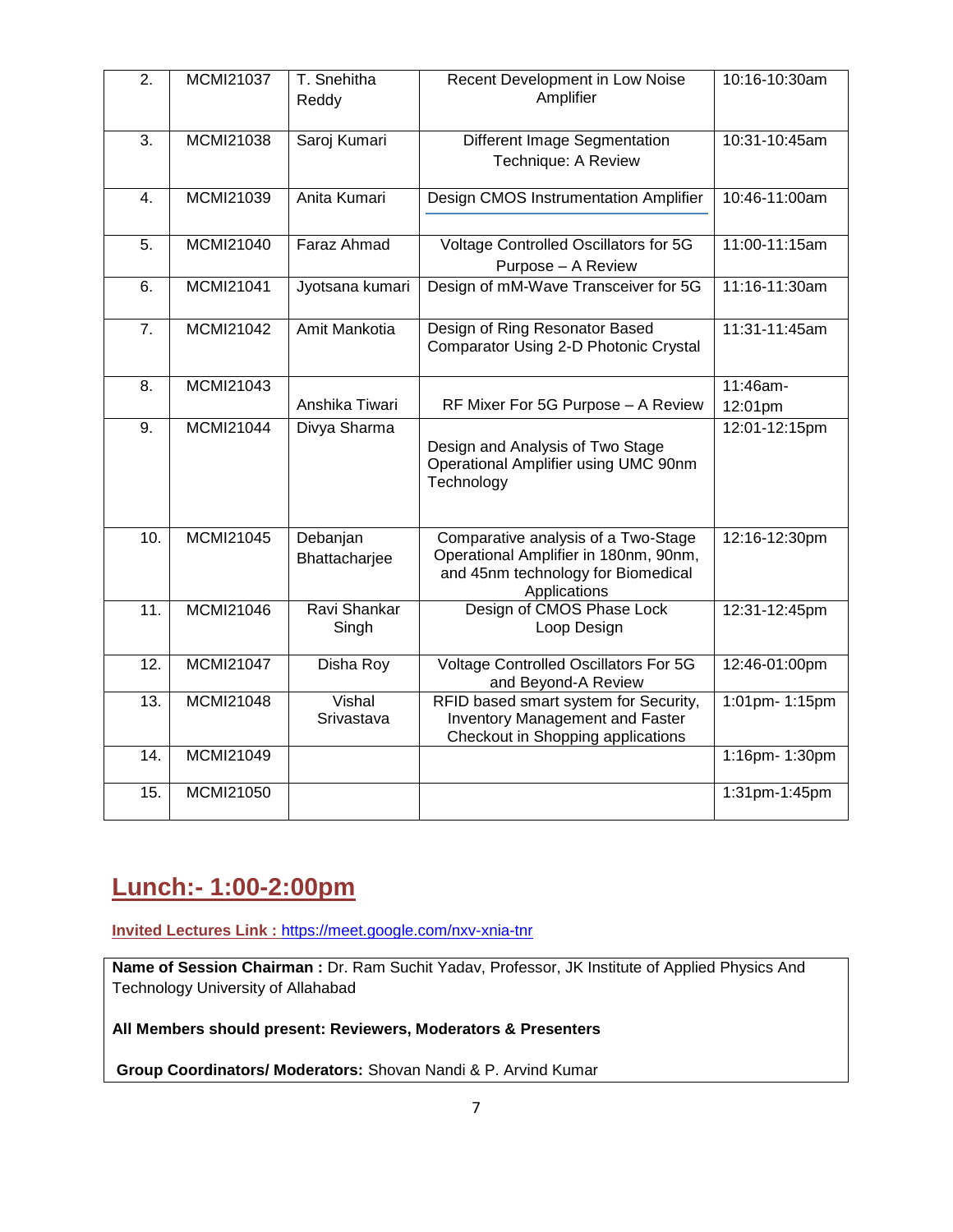| SN. | <b>Presenters</b>          | <b>Topics</b>            | Presentation |
|-----|----------------------------|--------------------------|--------------|
|     |                            |                          | Schedule     |
|     | <b>Sh. Samuel Tensingh</b> | Chip Design & Validation | 2:00-2:45pm  |
|     | <b>ST Microelectronics</b> |                          |              |
|     | Singapore                  |                          |              |
|     |                            |                          |              |
| 2.  | Dr. Balakrishanan          | Machine Learning & IoT   | 2:46:-3:30pm |
|     | Singapore                  |                          |              |
|     |                            |                          |              |

## **Valedictory Session & Award/Prize Distribution Ceremony:**

**(All Members should present: Reviewers, Moderators & Presenters)**

**Meeting link:** <https://meet.google.com/nxv-xnia-tnr>

|                |                                                                                      | <b>Members on Virtual Dais for Valedictory Session of SECS-2021&amp; MCMI-2021</b>     |  |  |
|----------------|--------------------------------------------------------------------------------------|----------------------------------------------------------------------------------------|--|--|
| $\mathbf{1}$ . |                                                                                      | Dr. Nand Kumar Yadav 'Indu' Professor & Former VC, CUJ Ranchi - Chief Guest            |  |  |
| 2.             |                                                                                      | Dr. D.K. Yadav (President ISVE) Professor, National Institute of Technology Jamshedpur |  |  |
| 3.             |                                                                                      | Sh. N.N. Mishra (Scientist - E) Technical Director NIC Ranchi                          |  |  |
| 4.             |                                                                                      | Dr. Arun Kumar (Chairman ISVE) Director ECOM, Ranchi                                   |  |  |
| 5.             |                                                                                      | Mr. Deekshith Krishnegowda (Staff Engineer) at Marvell Technology Inc. at Santa Clara  |  |  |
|                | California, USA                                                                      |                                                                                        |  |  |
|                |                                                                                      | 6. Sh. Samuel Tensingh, Design Engineer, ST Microelectronics Singapore                 |  |  |
| 7.             | Dr. Vijay Nath (BIT Mesra Ranchi), Honorary Treasurer IETE Ranchi Centre & Executive |                                                                                        |  |  |
|                | Member ISVE Ranchi- General Chair SECS-2021 & MCMI-2021                              |                                                                                        |  |  |
| 8.             | Dr. Anand Kumar Thakur(RU), Executive Member ISVE Ranchi - Organizing Secretary      |                                                                                        |  |  |
|                | <b>MCMI-2021 &amp; SECS-2021</b>                                                     |                                                                                        |  |  |
|                | Dr. Raj Kumar Singh (RU), Executive Member ISVE Ranchi - Convener MCMI-2021& SECS-   |                                                                                        |  |  |
|                | 2021                                                                                 |                                                                                        |  |  |
|                | <b>Valedictory Session</b>                                                           |                                                                                        |  |  |
| <b>Time</b>    |                                                                                      | <b>Activity</b>                                                                        |  |  |
|                | 3:30 pm-3:40pm                                                                       | Welcome by Dr. Arun Kumar Chairman ISVE Ranchi                                         |  |  |
|                | Concluding remarks by Dr. Vijay Nath<br>3:41 pm-3:50pm                               |                                                                                        |  |  |